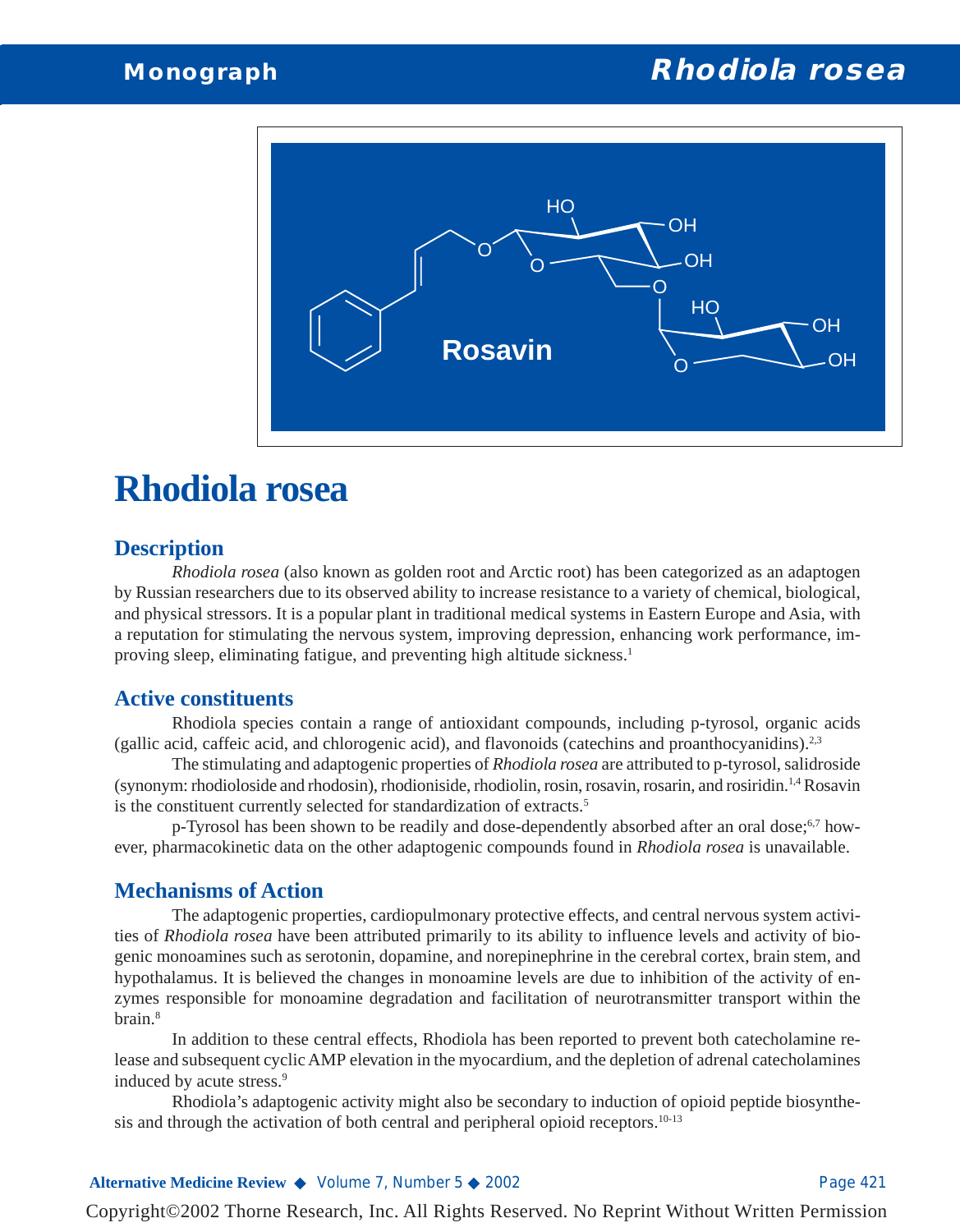## **Clinical Indications** *Chronic Stress*

In a physical endurance test, Rhodiola administration increased rat swimming time 135-159 percent.14 When Rhodiola-treated rats were subjected to a four-hour period of non-specific stress, the expected elevation in beta-endorphin was either not observed or substantially decreased, leading researchers to the conclusion that the characteristic stress-induced perturbations of the hypothalamic-pituitary-adrenal axis can be decreased or totally prevented by Rhodiola supplementation.<sup>10</sup>

It is suggested that this plant has great utility as a therapy in asthenic conditions (decline in work performance, sleep disturbances, poor appetite, irritability, hypertension, headaches, and fatigue) developing subsequent to intense physical or intellectual strain, influenza and other viral exposures, and other illness.<sup>15</sup> Supplementation favorably influenced fatigue and mental performance in physicians during the first two weeks on night duty.<sup>16</sup>

Students receiving a standardized extract of *Rhodiola rosea* demonstrated significant improvements in physical fitness, psychomotor function, mental performance, and general well-being. Subjects receiving the Rhodiola extract also reported statistically significant reductions in mental fatigue, improved sleep patterns, a reduced need for sleep, greater mood stability, and a greater motivation to study. The average exam scores between students receiving the Rhodiola extract and placebo were 3.47 and 3.20, respectively.17

#### *Cancer*

All of the anticancer research on Rhodiola has been conducted in animal models. In these models, administration has resulted in inhibition of tumor growth and decreased metastasis in rats with transplanted solid Ehrlich adenocarcinoma and metastasizing rat Pliss lymphosarcoma<sup>18</sup> and transplanted Lewis lung carcinomas.19

Combining *Rhodiola rosea* extract with the anti-tumor agent cyclophosphamide in animal tumor models resulted in enhanced anti-tumor and anti-metastatic efficacy of drug treatment, as well as reduced drug-induced toxicity.19Animal experimental data notes the addition of *Rhodiola rosea* extract to a protocol with Adriamycin results in improved inhibition of tumor dissemination (as compared to that found with Adriamycin alone). The combined protocol also prevented liver toxicity.20

### **Side Effects and Toxicity**

Clinical feedback indicates, at doses of 1.5-2.0 grams and above, *Rhodiola rosea* extract standardized for 2% rosavin might cause some individuals to experience an increase in irritability and insomnia within several days.

Evidence on the safety and appropriateness of *Rhodiola rosea* supplementation during pregnancy and lactation is currently unavailable.

#### **Dosage**

Dosage varies depending upon standardization. For chronic administration, a daily dose of 360-600 mg Rhodiola extract standardized for 1% rosavin, 180-300 mg of an extract standardized for 2% rosavin, or 100-170 mg of an extract standardized for 3.6% rosavin is suggested. Administration is normally begun several weeks prior to a period of expected increased physiological, chemical, or biological stress, and continued throughout the duration of the challenging event or activity.

When using *Rhodiola rosea* as a single dose for acute purposes (e.g., for an exam or athletic competition), the suggested dose is three times the dose used for chronic supplementation.

*Rhodiola rosea* has been administered for periods ranging from as little as one day (acute administration) up to four months. Until more specific information is available, a dosing regimen following the established patterns used with other plant adaptogens – with periodic intervals of abstinence – seems warranted when *Rhodiola rosea* is being used chronically.

Copyright©2002 Thorne Research, Inc. All Rights Reserved. No Reprint Without Written Permission